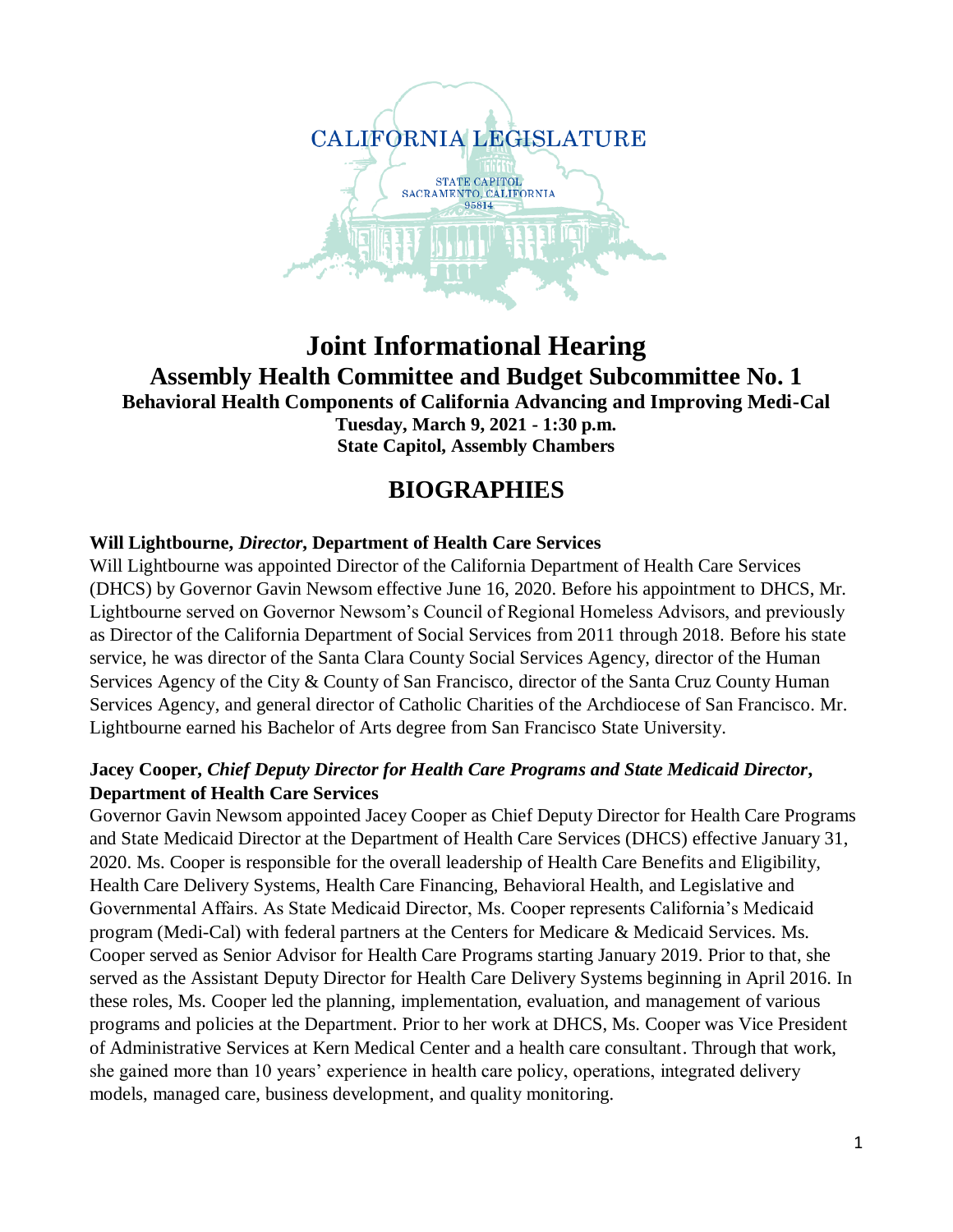#### **Corey Hashida,** *Fiscal and Policy Analyst***, Legislative Analyst's Office**

Corey Hashida is a Fiscal and Policy Analyst at the Legislative Analyst's Office (LAO)—the California Legislature's designated nonpartisan fiscal and policy advisor. At the LAO, he specializes in health care issues, with a particular focus on Medi-Cal (California's state Medicaid program) with emphasis in physician and clinic issues, mental health and substance use disorder programs, and dental care. Corey also covers overall behavioral health programs, the Department of State Hospitals, and health care workforce development issues for the LAO. He completed his undergraduate studies at the University of California, Irvine, and holds a Master of Public Policy degree from the University of Southern California.

### **Mark C. Newton,** *Deputy Legislative Analyst***, Legislative Analyst's Office**

Mark C. Newton currently holds the position of Deputy Legislative Analyst in the Legislative Analyst's Office (LAO) of the California State Legislature. In this role, Mark manages a staff of fiscal and policy analysts who collectively oversee the programs and budgets of all of the state's health, developmental services, and information technology agencies and provide nonpartisan advice to both houses of the Legislature. Prior to becoming Deputy Legislative Analyst, Mark was the LAO's Director of Resources and Environmental Protection

# **Ryan Quist, Ph.D.,** *Behavioral Health Director***, Sacramento County, Secretary-Treasurer, County Behavioral Health Directors Association**

Ryan Quist, Ph.D., is the Behavioral Health Director in Sacramento County. As the Behavioral Health Director in Sacramento County, his focus is on specialty mental health and substance use disorder services for individuals experiencing homelessness, justice-involved populations, and bolstering the crisis continuum of care to address preventable psychiatric hospitalizations. Dr. Quist is also is dedicated to addressing the behavioral health needs of children and youth in Sacramento by promoting field-based and school-based services and collaborating to support the child welfare-involved populations. He has been published in 18 peer reviewed journals. Dr. Quist's work in Behavioral Health began with Riverside County Behavioral Health where he served in various roles and led the initial implementation of the Mental Health Services Act (MHSA). His experience includes working as faculty at a multidisciplinary medical school, Western University of Health Sciences. Dr. Quist received his Masters and Ph.D. from Claremont Graduate University and his Bachelor's Degree from University of California, Riverside.

# **Kimberly Lewis,** *Managing Attorney***, National Health Law Program**

Kimberly Lewis is the Managing Attorney of the National Health Law Program's Los Angeles offices. Kim works on state and national health care issues, including Medicaid and health reform implementation, by engaging in policy and administrative advocacy, impact litigation and technical assistance and training to state advocates. Kim has worked to improve access to quality health care for people who are marginalized in California for more than two decades, including 10 years as an advocate in the mental health system. Kim serves as co-counsel on a number of class action lawsuits concerning Medicaid recipients' access to coverage and health services. In particular, she has focused on mental health services under Medicaid's mandate for children, the Early and Periodic, Screening, Diagnostic and Treatment obligation, requiring the provision of home and community-based services and supports. Before joining NHeLP, she was a senior health attorney at the Western Center on Law &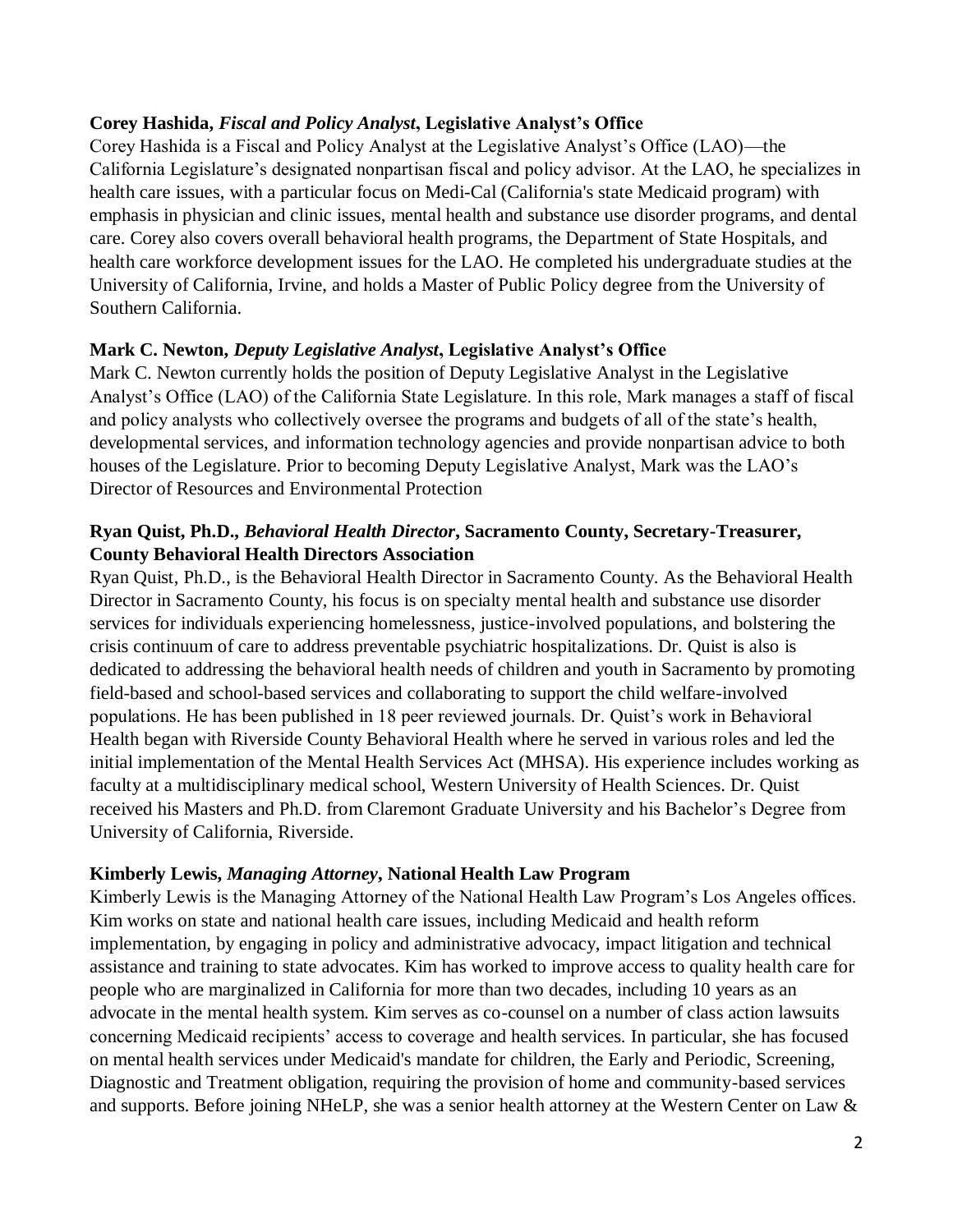Poverty, where she was responsible for statewide advocacy on behalf of direct legal services programs in California serving low-income individuals and families. Kim is a graduate of the University of San Diego School of Law.

# **Christine Stoner-Mertz, LCSW,** *Chief Executive Officer,* **California Alliance of Child and Family Services**

Christine Stoner-Mertz, LCSW, is the Chief Executive Officer of the California Alliance of Child and Family Services, a 150 member association that serves as the collective voice for organizations that serve children, youth and families throughout California. Ms. Stoner-Mertz served as President and CEO of Lincoln, an agency delivering a range of community-based behavioral health services in the San Francisco Bay area, from 2005 – 2019. She has served on state and national boards of behavioral health associations, and has worked as a consultant to numerous nonprofits, county departments of behavioral health and the state. Ms. Stoner-Mertz was a co-founder of Seneca Family of Agencies, leading program design and implementation. As a sought-after expert on MediCal EPSDT program design and implementation, Ms. Stoner-Mertz developed one of the first Medi-Cal Specialty Mental Health Services manuals.

# **Connie Picaso,** *Marriage & Family Therapist II,* **Santa Clara County Behavioral Health Services,**  *Member***, SEIU Local 521**

Connie Picazo holds a Masters of Counseling Psychology with an Emphasis in Latino Psychology from Santa Clara University. She is a Marriage & Family Therapist II for the County of Santa Clara with over 14 years of expertise in behavioral health. She works at the Behavioral Health Call Center which is the centralized entry point for those seeking services from Santa Clara County Behavioral Health. Prior to joining Santa Clara County in 2016 she worked as a Clinical Services Specialist for Momentum for Mental Health and as a Therapist for Community Solutions and Alum Rock Counseling Center, all Santa Clara County behavioral health non-profits.

# **Le Ondra Clark Harvey,** *Chief Executive Officer***, California Council of Community Behavioral Health Agencies**

Dr. Clark Harvey is a psychologist and the Chief Executive Officer of the California Council of Community Behavioral Health Agencies a statewide advocacy organization representing mental health and substance use disorder non-profit agencies that collectively serve over 500 thousand Californians annually. She is also the Executive Director of the California Access Coalition- a group of advocacy organizations and pharmaceutical industry companies that advocates for patient access to behavioral health treatment. Dr. Clark Harvey has previously served as Chief Consultant to the California State Assembly Committee on Business and Professions, Principal Consultant to the Senate Committee on Business, Professions and Economic Development, and a health policy consultant to the office of former Senator Curren D. Price, Jr.

Prior to her work within the California Legislature, she completed her Ph.D. in Counseling Psychology at the University of Wisconsin, Madison. She completed her pre-doctoral fellowship at the University of Southern California Children's Hospital Los Angeles and a post-doctoral fellowship at the University of California, Los Angeles Mattel Children's Hospital.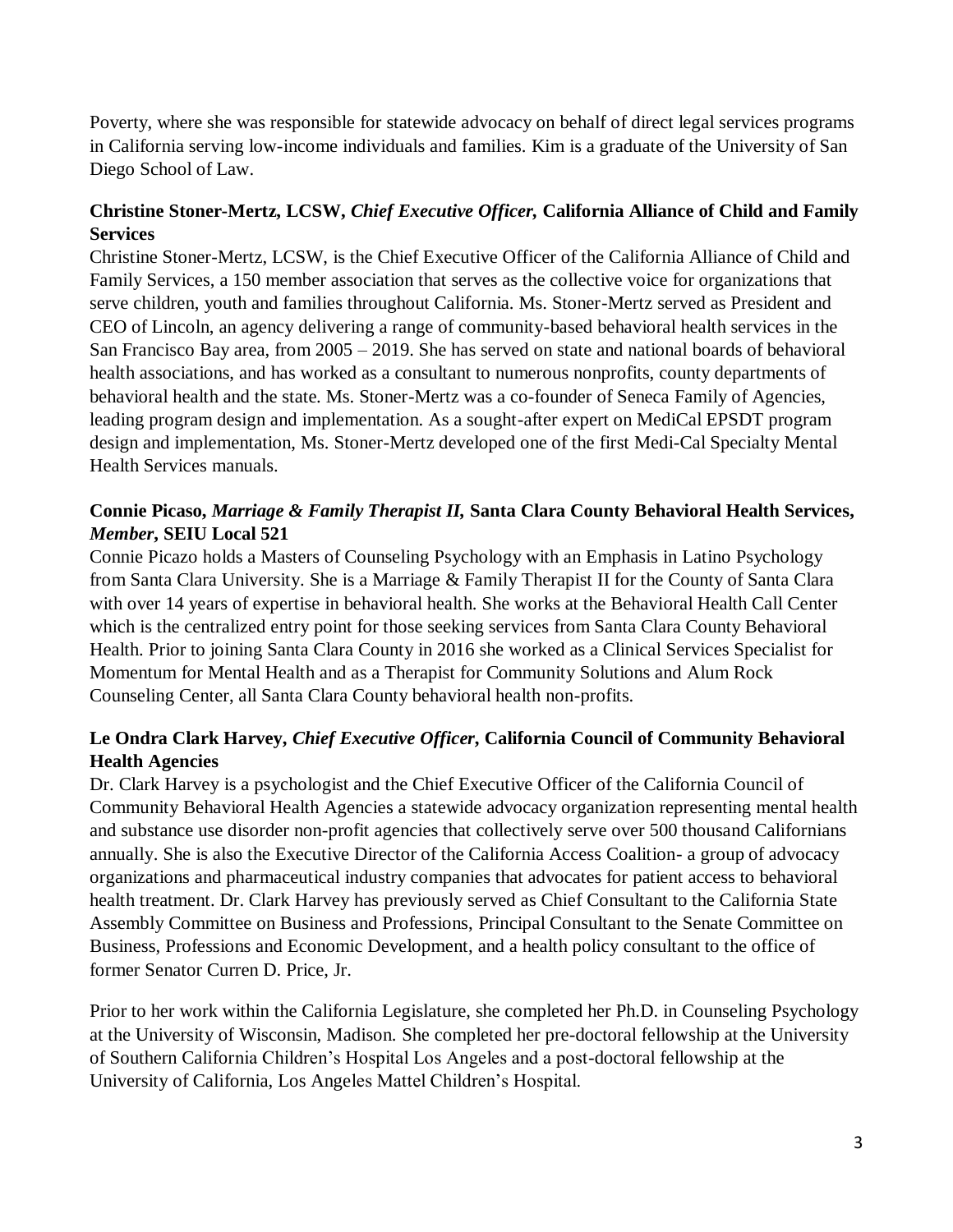Dr. Clark Harvey has maintained an impressive record of leadership including serving on national and local boards including the American Psychological Association (APA), and prior positions on the Association of Black Psychologists, Sacramento County Public Health Advisory Board, Sacramento County Children's Coalition and the Los Angeles View Park Section of the National Council of Negro Women. Dr. Clark Harvey has received numerous awards and was appointed by Governor Newsom to his Master Plan on Aging Advisory Committee and the Behavioral Health Task Force.

#### **Stuart Buttlaire, PhD,** *Regional Director of Behavioral Health and Addiction* **Medicine, Kaiser Permanente, Northern CA**

Dr. Buttlaire has over 30 years of clinical and management experience providing leadership and direction in health care delivery in both the public and private sectors. At Kaiser Permanente he designs and oversees a broad continuum of services and programs for both inpatient, ambulatory, and emergency settings for mental health and addiction medicine. These programs treat adults, teens, and children with behavioral health conditions. He is the lead Mental Health Representative within Kaiser Permanente's State Program Initiatives including Medicaid and Medicare and is the designated Regional Director of Resource Management for Behavioral Health.

Dr. Buttlaire has developed and led major program redesigns including Integrated Urgent Services for adults and youths with mental health and substance use disorders, Kaiser Permanente Post-Acute Center (SNF) Behavioral Health Program, mental health/emergency room consultation and suicide prevention, multi-family groups for adults and teens in the treatment of severe psychiatric conditions, and intensive outpatient treatment programs for adults and youths. Recently, Dr. Buttlaire implemented a mobile application for Eating Disordered patients that won Kaiser's Innovations Award. Dr. Buttlaire works closely with emergency room leaders in integrating behavioral health into emergency settings focused on improving care and throughput. He recently led the development of a new Inpatient Psychiatric Hospital and Crisis Stabilization Unit at Kaiser Permanente Santa Clara Medical Center that assesses and treats patients with psychiatric and substance use conditions that require acute intervention. This facility was recognized by the Joint Commission as one of only two rated highest quality inpatient psychiatric facilities in Northern California.

Dr. Buttlaire provides expertise and consultation on state and federal legislation and their impact on behavioral health within Kaiser Permanente, the State of California, and nationally. Dr. Buttlaire's work in suicide prevention has led to his selection on the Substance Abuse and Mental Health Services (SAMHSA) and NIMH workgroup on strategies for managing suicidal behavior with mental health and substance abuse disorders in the emergency department. He served on the State of California's Workforce Commission Subgroup on Behavioral Health.. He was selected by the National Qualify Forum (NQF) for its workgroup on program design for the Seriously Mentally Ill. March of 2019, Dr. Buttlaire was selected to the California Mental Health Oversight Accountably Commissions (MHSOAC) advisory workgroup on early interventions in psychosis.

Dr. Buttlaire was the Co-Chair of a national learning collaborative sponsored by the Institute for Behavioral Health Improvement, on improving emergency room and is an annual presenter at the National Update on Behavioral Health Emergencies for the last five years and provided seminars each year on systems flow and change improvement in emergency departments for behavioral health conditions. His work with IBHI has led to two national presentations on improving the interface between mental health and criminal justice systems. Dr. Buttlaire has a PhD in Clinical Psychology and Master of Business Administration with an emphasis on Health Care.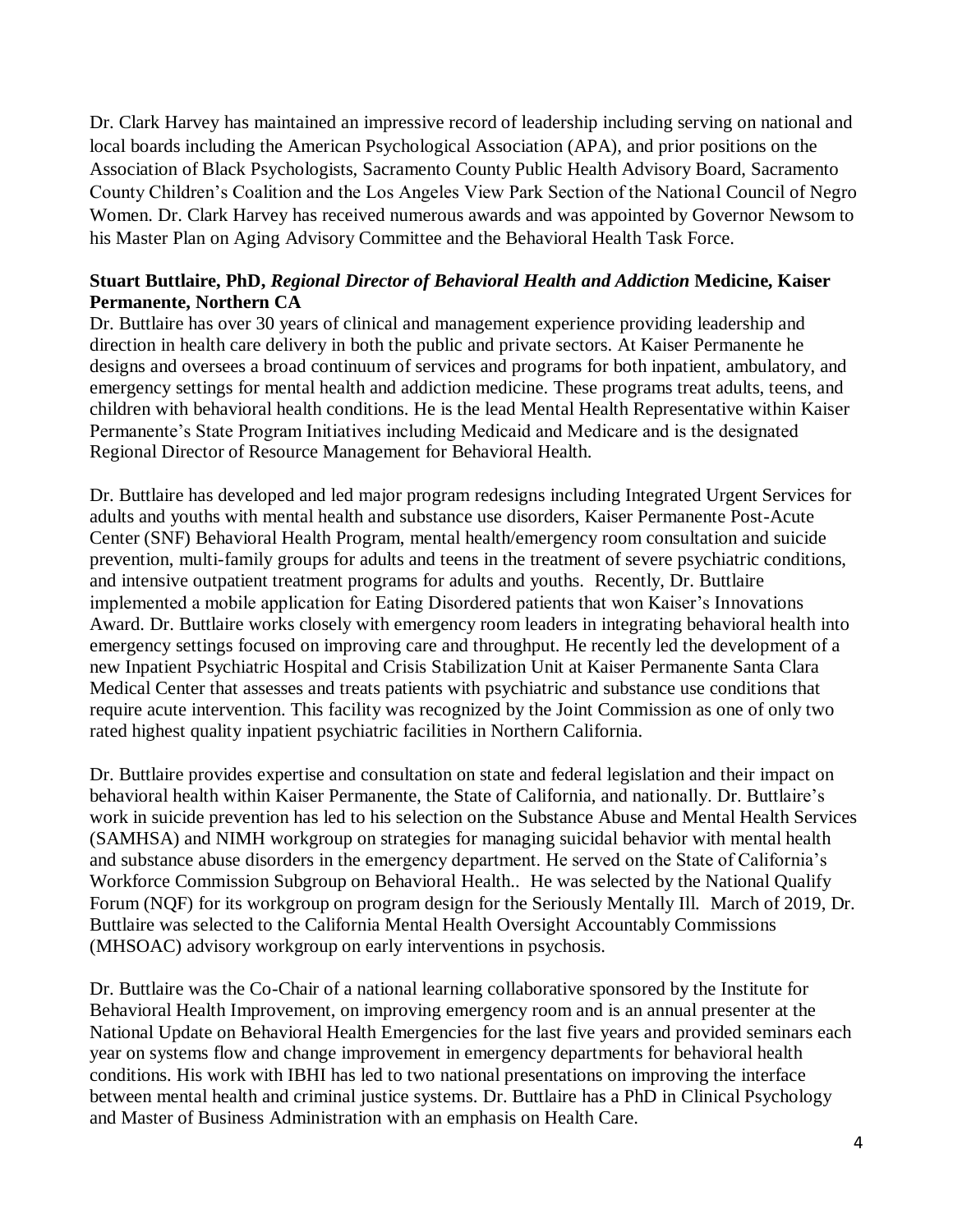### **Veronica A. Kelley, DSW, LCSW,** *Director***, San Bernardino County Department of Behavioral Health,** *President***, County Behavioral Health Directors Association**

Dr. Veronica A. Kelley, DSW, LCSW, is the Director for the San Bernardino County Department of Behavioral Health where she oversees the daily operations for both Mental Health and Substance Use Disorder Services. She is a Council Member to the California Behavioral Health Planning Council, Board Member to the California Mental Health Services Authority and Associate Member to the American Society of Addiction Medicine. In August of 2019 she was appointed by Governor Newsom to serve as a member of the No Place Like Home Program Advisory Committee. Dr. Kelley is a Professor at Mount St. Marys' University teaching in the undergraduate Social Work/Sociology/Gerontology and Film Department, an Adjunct Faculty in the Master of Social Work Program at Loma Linda University Department of Social Work and Social Ecology, and a Contract Instructor at California State University, San Bernardino, teaching Social Work with Alcohol and Drug Abuse. She earned her Doctor of Social Work from Capella University, her Masters in Social Work from the University of Southern California, and her B.S. in Psychology and Child Development from Mount Saint Mary's College in Los Angeles.

#### **Albert M. Senella,** *CEO,* **Tarzana Treatment Centers**

Mr. Senella is President and Chief Executive Officer of Tarzana Treatment Center where he has guided a progressive range of integrated behavioral healthcare services for over 30 years. In this capacity, he has developed a range of substance use disorder treatment and integrated health, mental health, and primary care services responsive to the needs of uninsured, low income individuals. These services were interwoven with comprehensive HIV prevention, intervention and treatment services, creating a nationally recognized model of HIV services for drug users. Under Mr. Senella's leadership, Tarzana's services have more recently expanded to include two family primary care clinics (San Fernando Valley and Antelope Valley), and case management and treatment programs tailored specifically for prison parolees. Mr. Senella has administered services at the Erikson Center for Adolescent Advancement and San Fernando Valley Community Mental Health Centers, Inc.

Mr. Senella is President of the California Association of Alcohol and Drug Program Executives, CAADPE, California's largest and most diverse state association of substance use disorder services agencies. Mr. Senella represents the provider perspective on many state and local advisory bodies, advocating for accessible and high quality substance use disorder services and for major new state initiatives including CalAIM. He is a member of DHCS' Stakeholder Advisory Committee (SAC), providing valuable provider perspective on ongoing implementation efforts for the department's current 1115 Waiver as well as DHCS' efforts to provide high-quality, appropriate care in keeping with the goals of national health care reform.

#### **Steven Kite,** *Chief Operating Officer***, NAMI California**

Chief Operating Officer, Steven Kite, has been with NAMI California since 2011, and is responsible for managing the agency's daily operations as well as building and maintaining relationships with partner organizations at the local and state levels. Steven is a family member of someone who lives with a mental illness and has been a champion for causes relating to mental illness for his entire career in the non-profit industry. Steven received his Bachelor's degree in Psychology from California State University Sacramento. He has also worked with local, national and international organizations,